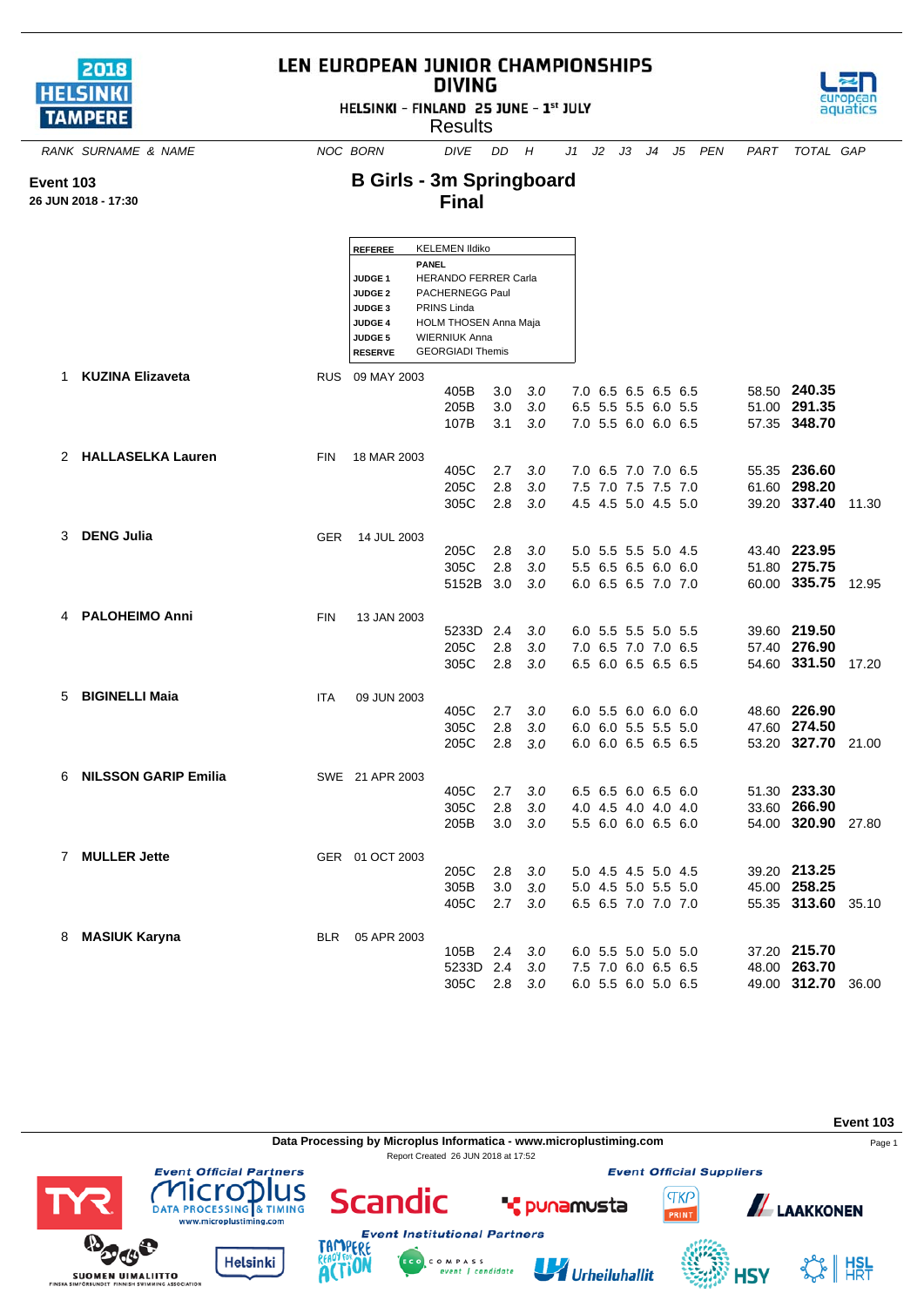|    | RANK SURNAME & NAME      | NOC BORN   |                 | <b>DIVE</b> | DD. | H                | J1  | J2 | J3                  | J <sub>4</sub> | J5 | PEN | PART  | TOTAL GAP           |       |
|----|--------------------------|------------|-----------------|-------------|-----|------------------|-----|----|---------------------|----------------|----|-----|-------|---------------------|-------|
| 9  | <b>SHURDA Nika</b>       | UKR        | 29 APR 2004     |             |     |                  |     |    |                     |                |    |     |       |                     |       |
|    |                          |            |                 | 405C        | 2.7 | 3.0              |     |    | 5.5 6.0 6.0 6.5 6.0 |                |    |     |       | 48.60 237.10        |       |
|    |                          |            |                 | 205C        | 2.8 | 3.0              |     |    | 2.5 2.0 2.0 2.0 2.5 |                |    |     |       | 18.20 255.30        |       |
|    |                          |            |                 | 305C        | 2.8 | 3.0              |     |    | 6.0 6.5 6.5 6.5 7.0 |                |    |     | 54.60 | <b>309.90</b> 38.80 |       |
|    |                          |            |                 |             |     |                  |     |    |                     |                |    |     |       |                     |       |
| 10 | <b>EAGLESTONE Callie</b> |            | GBR 27 OCT 2004 |             |     |                  |     |    |                     |                |    |     |       |                     |       |
|    |                          |            |                 | 205C        | 2.8 | 3.0              |     |    | 5.0 4.5 5.5 5.0 5.0 |                |    |     |       | 42.00 224.75        |       |
|    |                          |            |                 | 305C        | 2.8 | 3.0              |     |    | 3.0 4.0 4.0 4.0 4.5 |                |    |     | 33.60 | 258.35              |       |
|    |                          |            |                 | 405C        | 2.7 | 3.0 <sub>2</sub> |     |    | 5.5 5.0 5.5 5.0 6.0 |                |    |     |       | 43.20 301.55        | 47.15 |
| 11 | <b>POWER Anna</b>        | <b>IRL</b> | 31 JUL 2003     |             |     |                  |     |    |                     |                |    |     |       |                     |       |
|    |                          |            |                 | 105B        | 2.4 | 3.0              |     |    | 6.0 6.0 5.0 5.0 5.5 |                |    |     |       | 39.60 201.25        |       |
|    |                          |            |                 | 405C        | 2.7 | 3.0              |     |    | 5.5 5.5 6.0 5.5 5.5 |                |    |     |       | 44.55 245.80        |       |
|    |                          |            |                 | 205C        | 2.8 | 3.0              |     |    | 6.0 6.0 6.0 6.0 6.0 |                |    |     |       | 50.40 296.20        | 52.50 |
|    |                          |            |                 |             |     |                  |     |    |                     |                |    |     |       |                     |       |
| 12 | <b>ZILLIG Josie</b>      | <b>GBR</b> | 14 SEP 2003     |             |     |                  |     |    |                     |                |    |     |       |                     |       |
|    |                          |            |                 | 405C        | 2.7 | 3.0              |     |    | 5.5 5.5 5.5 5.5 5.5 |                |    |     |       | 44.55 222.60        |       |
|    |                          |            |                 | 205C        | 2.8 | 3.0 <sub>2</sub> | 4.5 |    | 4.0 3.5 3.5 4.0     |                |    |     |       | 32.20 254.80        |       |
|    |                          |            |                 | 305C        | 2.8 | 3.0              |     |    | 5.0 4.0 4.0 4.0 5.0 |                |    |     |       | 36.40 291.20        | 57.50 |

**Data Processing by Microplus Informatica - www.microplustiming.com** Page 2 Report Created 26 JUN 2018 at 17:52

**Event Official Suppliers** 

**TKP** 







**Scandic** 



**T** punamusta



**ALAAKKONEN**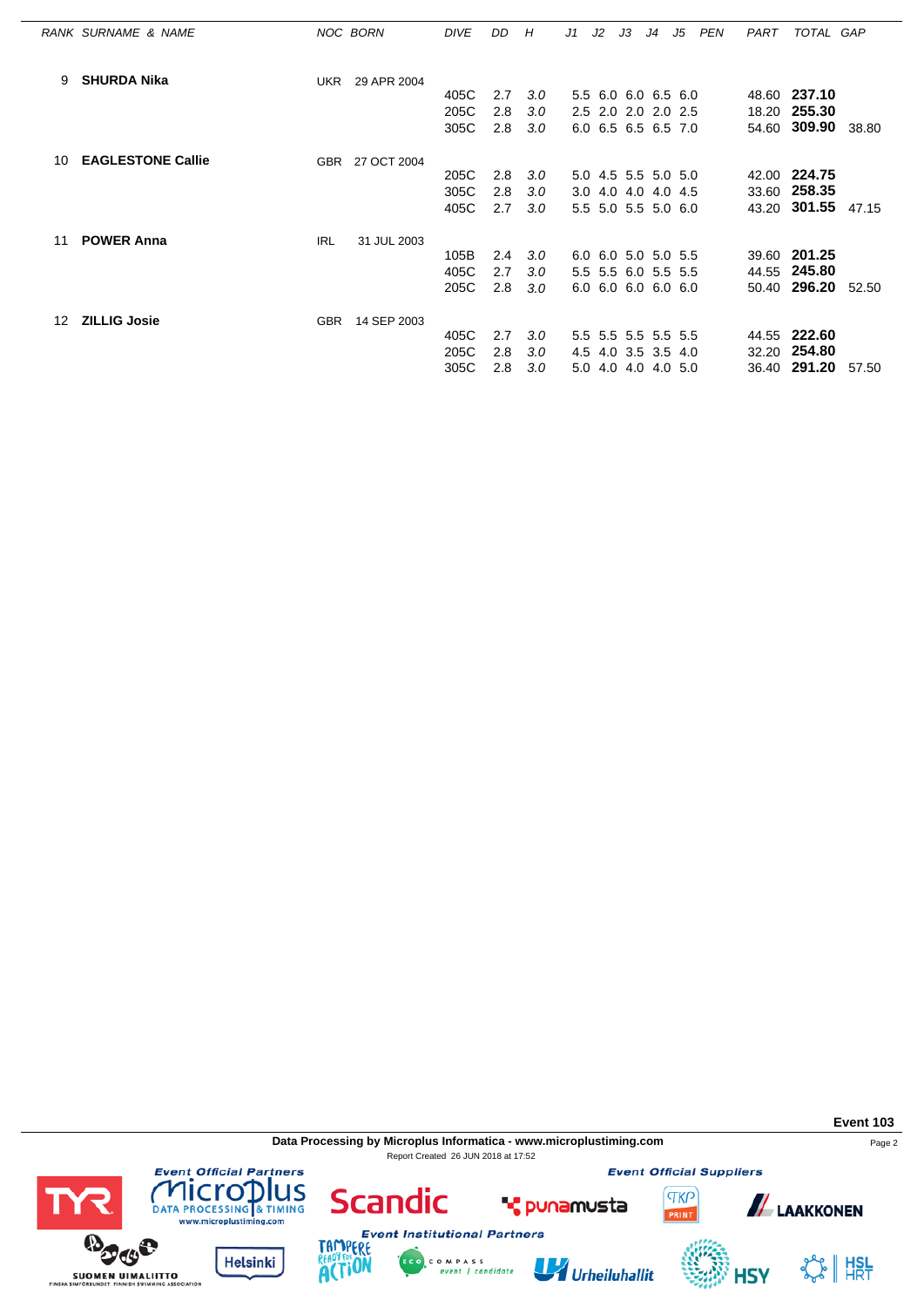

## LEN EUROPEAN JUNIOR CHAMPIONSHIPS **DIVING**





aquatics

**B Girls - 3m Springboard Preliminary**

*RANK SURNAME & NAME NOC BORN DIVE DD H J1 J2 J3 J4 J5 PEN PART TOTAL GAP*

**Event 3**

**26 JUN 2018**

|   |                         | <b>REFEREE</b>                       | <b>KELEMEN Ildiko</b>   |                           |              | PANEL B (3 4 7 8)<br><b>WIERNIUK Anna</b> |     |                              |                     |             |  |              |        |
|---|-------------------------|--------------------------------------|-------------------------|---------------------------|--------------|-------------------------------------------|-----|------------------------------|---------------------|-------------|--|--------------|--------|
|   |                         |                                      | PANEL A (1 2 5 6)       |                           |              |                                           |     |                              |                     |             |  |              |        |
|   |                         | JUDGE <sub>1</sub><br><b>JUDGE 2</b> | <b>JAFCSAK Zsolt</b>    | HERANDO FERRER Carla      |              | <b>JUDGE 1</b>                            |     | <b>HOLM THOSEN Anna Maja</b> |                     |             |  |              |        |
|   |                         | JUDGE 3                              | <b>PICKER Christian</b> |                           |              | <b>JUDGE 2</b><br><b>JUDGE 3</b>          |     | MATTURI-SLOTTE Marja         |                     |             |  |              |        |
|   |                         | <b>JUDGE 4</b>                       |                         | PACHERNEGG Paul           |              | <b>JUDGE 4</b>                            |     | CHANDIRYAN Maria             |                     |             |  |              |        |
|   |                         | <b>JUDGE 5</b>                       | PRINS Linda             |                           |              | <b>JUDGE 5</b>                            |     | <b>CALDERARA Gianluca</b>    |                     |             |  |              |        |
|   |                         | <b>RESERVE</b>                       |                         | <b>TOMLINSON Victoria</b> |              | <b>RESERVE</b>                            |     | PATSERINA Olena              |                     |             |  |              |        |
|   |                         |                                      |                         |                           |              |                                           |     |                              |                     |             |  |              |        |
| 1 | <b>KUZINA Elizaveta</b> |                                      |                         | RUS 09 MAY 2003           |              |                                           |     |                              |                     |             |  |              |        |
|   |                         |                                      |                         |                           | 103B<br>403B | 1.6<br>2.1                                | 3.0 |                              | 7.0 7.0 6.5 7.0 6.5 |             |  | 32.80        |        |
|   |                         |                                      |                         |                           |              |                                           | 3.0 | 5.5                          | 6.0 6.0 6.0 5.5     |             |  | 36.75        |        |
|   |                         |                                      |                         |                           | 201B         | 1.8                                       | 3.0 |                              | 7.0 6.0 7.0 6.0 7.0 |             |  | 36.00        |        |
|   |                         |                                      |                         |                           | 301B         | 1.9                                       | 3.0 | 6.0                          | 6.0 5.5 6.5 5.5     |             |  | 33.25        | 138.80 |
|   |                         |                                      |                         |                           | 5132D        | 2.1                                       | 3.0 |                              | 7.0 6.0 7.0 7.0 6.5 |             |  | 43.05        | 181.85 |
|   |                         |                                      |                         |                           | 405B         | 3.0                                       | 3.0 | 5.5                          | 6.5 6.5 6.5 6.0     |             |  | 57.00 238.85 |        |
|   |                         |                                      |                         |                           | 205B         | 3.0                                       | 3.0 |                              | 6.0 6.0 5.5 4.5 6.0 |             |  | 52.50 291.35 |        |
|   |                         |                                      |                         |                           | 107B         | 3.1                                       | 3.0 |                              | 4.5 5.5 5.0 5.5 5.0 |             |  | 48.05 339.40 |        |
|   | 2 HALLASELKA Lauren     |                                      |                         |                           |              |                                           |     |                              |                     |             |  |              |        |
|   |                         |                                      | <b>FIN</b>              | 18 MAR 2003               | 403B         | 2.1                                       | 3.0 |                              | 6.0 5.5 6.5 6.0 6.0 |             |  | 37.80        |        |
|   |                         |                                      |                         |                           |              | 1.6                                       | 3.0 |                              | 7.0 7.0 7.5 7.0 7.5 |             |  | 34.40        |        |
|   |                         |                                      |                         |                           | 103B         |                                           |     |                              |                     |             |  |              |        |
|   |                         |                                      |                         |                           | 201B         | 1.8                                       | 3.0 | 6.0                          | 7.0 6.5 6.0 6.5     |             |  | 34.20        |        |
|   |                         |                                      |                         |                           | 301B         | 1.9                                       | 3.0 |                              | 6.5 6.0 6.5 6.5 6.5 |             |  | 37.05        | 143.45 |
|   |                         |                                      |                         |                           | 5132D        | 2.1                                       | 3.0 |                              | 6.0 6.0 6.0 6.5 6.0 |             |  | 37.80 181.25 |        |
|   |                         |                                      |                         |                           | 405C         | 2.7                                       | 3.0 |                              | 6.0 6.0 6.0 6.0 5.5 |             |  | 48.60 229.85 |        |
|   |                         |                                      |                         |                           | 205C         | 2.8                                       | 3.0 |                              | 6.5 6.5 6.0 5.5 6.0 |             |  | 51.80 281.65 |        |
|   |                         |                                      |                         |                           | 305C         | 2.8                                       | 3.0 |                              | 6.5 6.5 6.5 6.0 6.0 |             |  | 53.20 334.85 |        |
| 3 | <b>DENG Julia</b>       |                                      |                         |                           |              |                                           |     |                              |                     |             |  |              |        |
|   |                         |                                      | <b>GER</b>              | 14 JUL 2003               | 201B         | 1.8                                       | 3.0 |                              | 7.0 6.5 6.5 6.5 6.5 |             |  | 35.10        |        |
|   |                         |                                      |                         |                           | 301B         | 1.9                                       | 3.0 |                              | 6.0 6.5 7.0 7.0 7.0 |             |  | 38.95        |        |
|   |                         |                                      |                         |                           | 403B         | 2.1                                       | 3.0 |                              |                     |             |  | 39.90 113.95 |        |
|   |                         |                                      |                         |                           |              |                                           |     |                              | 6.0 6.5 6.5 6.5 6.0 |             |  |              |        |
|   |                         |                                      |                         |                           | 103B         | 1.6                                       | 3.0 |                              | 6.0 6.0 6.0 5.0 6.0 |             |  | 28.80        |        |
|   |                         |                                      |                         |                           | 5132D        | 2.1                                       | 3.0 | 5.5                          | 7.0 6.0 6.0 6.0     |             |  | 37.80        | 180.55 |
|   |                         |                                      |                         |                           | 205C         | 2.8                                       | 3.0 |                              | 5.5 5.0 6.0 6.0 6.0 |             |  | 49.00 229.55 |        |
|   |                         |                                      |                         |                           | 305C         | 2.8                                       | 3.0 |                              | 4.5 4.5 4.5 4.0 4.5 |             |  | 37.80 267.35 |        |
|   |                         |                                      |                         |                           | 5152B 3.0    |                                           | 3.0 |                              | 6.5 6.5 7.0 6.0 6.0 |             |  | 57.00 324.35 |        |
| 4 | <b>PALOHEIMO Anni</b>   |                                      | <b>FIN</b>              | 13 JAN 2003               |              |                                           |     |                              |                     |             |  |              |        |
|   |                         |                                      |                         |                           | 403B         | 2.1                                       | 3.0 |                              | 6.0 6.0 5.5 5.5 6.0 |             |  | 36.75        |        |
|   |                         |                                      |                         |                           | 201B         | 1.8                                       | 3.0 |                              | 7.0 6.5 6.5 7.0 7.0 |             |  | 36.90        |        |
|   |                         |                                      |                         |                           | 301B         | 1.9                                       | 3.0 |                              | 6.5 6.5 6.0 6.0 6.0 |             |  | 35.15        |        |
|   |                         |                                      |                         |                           | 103B         | 1.6                                       | 3.0 | 6.5                          | 7.5                 | 6.5 6.5 6.0 |  | 31.20        |        |
|   |                         |                                      |                         |                           | 5132D        | 2.1                                       | 3.0 |                              | 6.5 6.0 6.0 6.5 6.5 |             |  | 39.90        | 179.90 |
|   |                         |                                      |                         |                           | 5233D        | 2.4                                       | 3.0 |                              | 5.5 6.0 6.0 6.0 6.0 |             |  | 43.20 223.10 |        |
|   |                         |                                      |                         |                           | 205C         | 2.8                                       | 3.0 |                              | 6.5 6.5 6.5 6.5 6.0 |             |  | 54.60 277.70 |        |
|   |                         |                                      |                         |                           | 305C         | 2.8                                       | 3.0 |                              | 5.5 5.5 5.5 6.0 5.5 |             |  | 46.20 323.90 |        |
|   |                         |                                      |                         |                           |              |                                           |     |                              |                     |             |  |              |        |



**Event Official Suppliers** 









lus





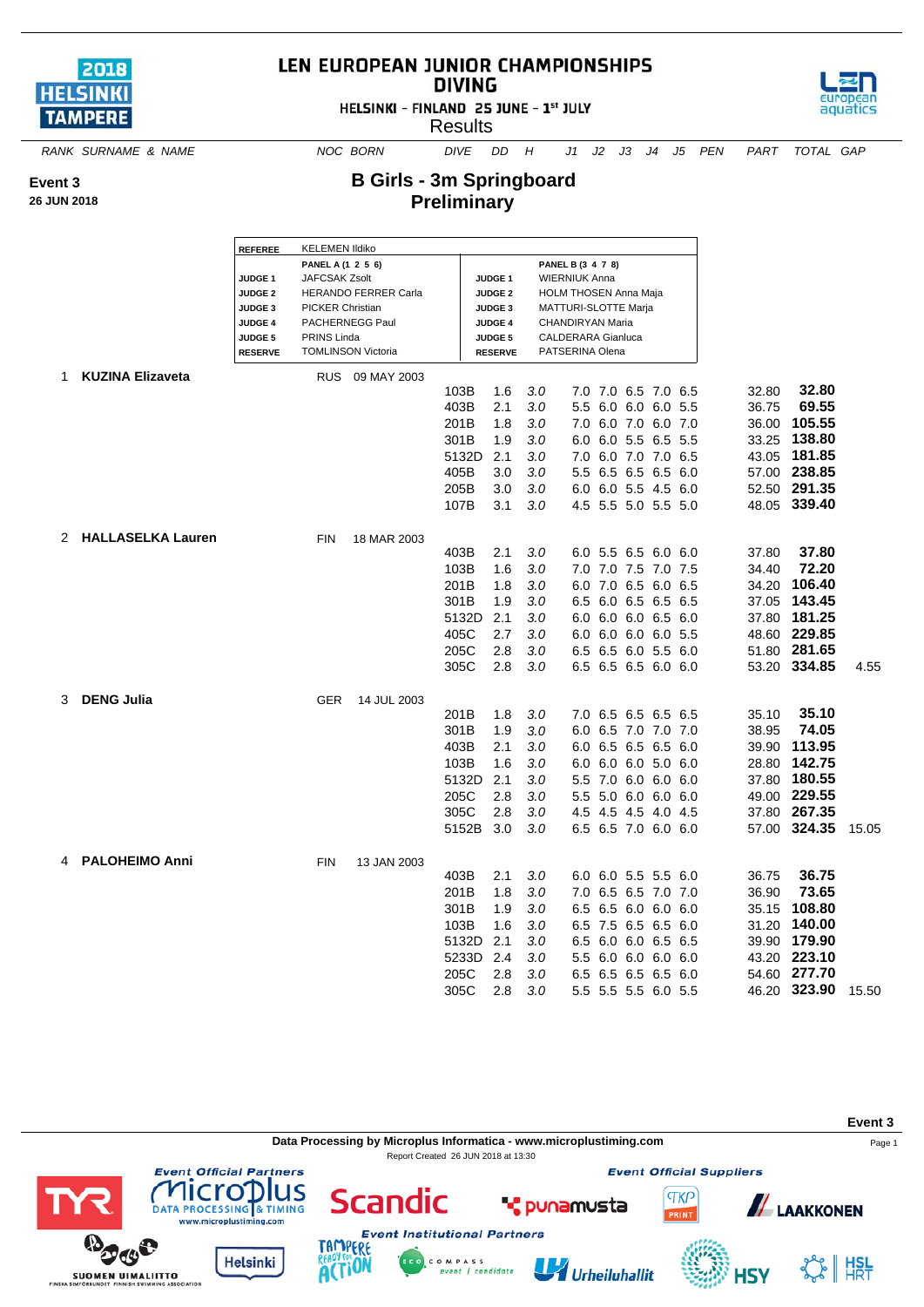|             | RANK SURNAME & NAME         |     | NOC BORN        | <b>DIVE</b>  | DD         | Н          | J1 | J2 | JЗ | J4                                         | J5 PEN | PART  | TOTAL GAP                          |       |
|-------------|-----------------------------|-----|-----------------|--------------|------------|------------|----|----|----|--------------------------------------------|--------|-------|------------------------------------|-------|
| 5           | <b>BIGINELLI Maia</b>       | ITA | 09 JUN 2003     |              |            |            |    |    |    |                                            |        |       |                                    |       |
|             |                             |     |                 | 103B         | 1.6        | 3.0        |    |    |    | 7.0 6.5 6.5 6.5 6.5                        |        | 31.20 | 31.20                              |       |
|             |                             |     |                 | 201B         | 1.8        | 3.0        |    |    |    | 6.5 6.0 6.0 5.5 6.0                        |        | 32.40 | 63.60                              |       |
|             |                             |     |                 | 301B         | 1.9        | 3.0        |    |    |    | 7.5 7.0 7.0 7.0 6.5                        |        |       | 39.90 103.50                       |       |
|             |                             |     |                 | 403B         | 2.1        | 3.0        |    |    |    | 6.0 6.0 5.5 6.0 6.0                        |        |       | 37.80 141.30                       |       |
|             |                             |     |                 | 5231D        | 2.0        | 3.0        |    |    |    | 6.5 6.0 6.5 6.0 6.0                        |        |       | 37.00 178.30                       |       |
|             |                             |     |                 | 105B         | 2.4        | 3.0        |    |    |    | 5.5 6.5 6.0 6.0 6.0                        |        |       | 43.20 221.50                       |       |
|             |                             |     |                 | 205C<br>405C | 2.8<br>2.7 | 3.0<br>3.0 |    |    |    | 6.5 6.5 6.5 5.5 6.5<br>5.5 5.5 5.5 6.0 5.5 |        |       | 54.60 276.10<br>44.55 320.65 18.75 |       |
|             |                             |     |                 |              |            |            |    |    |    |                                            |        |       |                                    |       |
| 6           | <b>NILSSON GARIP Emilia</b> |     | SWE 21 APR 2003 |              |            |            |    |    |    |                                            |        |       |                                    |       |
|             |                             |     |                 | 103B         | 1.6        | 3.0        |    |    |    | 7.0 7.0 7.0 6.5 6.5                        |        | 32.80 | 32.80                              |       |
|             |                             |     |                 | 201B         | 1.8        | 3.0        |    |    |    | 6.5 7.0 7.0 7.0 7.0                        |        | 37.80 | 70.60<br>38.95 109.55              |       |
|             |                             |     |                 | 301B<br>403B | 1.9<br>2.1 | 3.0<br>3.0 |    |    |    | 7.0 7.0 7.5 6.5 6.5<br>7.0 6.5 6.0 6.5 7.0 |        |       | 42.00 151.55                       |       |
|             |                             |     |                 | 5132D        | 2.1        | 3.0        |    |    |    | 5.0 5.5 4.5 4.5 5.0                        |        |       | 30.45 182.00                       |       |
|             |                             |     |                 | 405C         | 2.7        | 3.0        |    |    |    | 6.0 6.5 6.5 6.0 6.0                        |        |       | 49.95 231.95                       |       |
|             |                             |     |                 | 305C         | 2.8        | 3.0        |    |    |    | 4.0 3.5 4.0 4.0 3.5                        |        |       | 32.20 264.15                       |       |
|             |                             |     |                 | 205B         | 3.0        | 3.0        |    |    |    | 6.5 6.0 5.5 6.5 6.0                        |        |       | 55.50 319.65 19.75                 |       |
| $7^{\circ}$ | <b>EAGLESTONE Callie</b>    |     | GBR 27 OCT 2004 |              |            |            |    |    |    |                                            |        |       |                                    |       |
|             |                             |     |                 | 101B         | 1.5        | 3.0        |    |    |    | 7.5 7.0 7.5 7.5 7.5                        |        | 33.75 | 33.75                              |       |
|             |                             |     |                 | 201B         | 1.8        | 3.0        |    |    |    | 7.5 7.5 7.5 7.5 7.5                        |        | 40.50 | 74.25                              |       |
|             |                             |     |                 | 301B         | 1.9        | 3.0        |    |    |    | 4.5 5.5 4.5 5.0 4.5                        |        | 26.60 | 100.85                             |       |
|             |                             |     |                 | 403B         | 2.1        | 3.0        |    |    |    | 6.5 7.0 5.5 6.5 6.5                        |        |       | 40.95 141.80                       |       |
|             |                             |     |                 | 5132D        | 2.1        | 3.0        |    |    |    | 6.5 6.5 6.5 6.5 6.5                        |        |       | 40.95 182.75                       |       |
|             |                             |     |                 | 205C         | 2.8        | 3.0        |    |    |    | 5.0 5.5 5.0 5.5 5.5                        |        |       | 44.80 227.55                       |       |
|             |                             |     |                 | 305C         | 2.8        | 3.0        |    |    |    | 5.0 4.5 4.5 5.0 5.0                        |        |       | 40.60 268.15                       |       |
|             |                             |     |                 | 405C         | 2.7        | 3.0        |    |    |    | 6.0 6.0 5.5 6.5 5.5                        |        |       | 47.25 315.40 24.00                 |       |
| 8           | <b>MULLER Jette</b>         |     | GER 01 OCT 2003 |              |            |            |    |    |    |                                            |        |       |                                    |       |
|             |                             |     |                 | 201B         | 1.8        | 3.0        |    |    |    | 7.5 7.0 7.0 7.0 7.0                        |        | 37.80 | 37.80                              |       |
|             |                             |     |                 | 301B         | 1.9        | 3.0        |    |    |    | 6.0 5.5 6.5 5.0 5.0                        |        | 31.35 | 69.15                              |       |
|             |                             |     |                 | 403B         | 2.1        | 3.0        |    |    |    | 6.5 6.0 6.0 7.0 6.5                        |        | 39.90 | 109.05                             |       |
|             |                             |     |                 | 103B         | 1.6        | 3.0        |    |    |    | 6.0 6.0 5.5 5.5 5.5                        |        |       | 27.20 136.25                       |       |
|             |                             |     |                 | 5132D        | 2.1        | 3.0        |    |    |    | 6.0 6.0 6.5 6.0 6.0                        |        |       | 37.80 174.05                       |       |
|             |                             |     |                 | 205C         | 2.8        | 3.0        |    |    |    | 6.0 6.5 7.0 6.0 6.5                        |        |       | 53.20 227.25                       |       |
|             |                             |     |                 | 305B         | 3.0        | 3.0        |    |    |    | 3.0 4.0 4.0 4.0 4.5                        |        |       | 36.00 263.25                       |       |
|             |                             |     |                 | 405C         | 2.7        | 3.0        |    |    |    | 6.0 6.0 5.5 5.0 5.5                        |        |       | 45.90 309.15                       | 30.25 |
| 9           | <b>SHURDA Nika</b>          |     | UKR 29 APR 2004 |              |            |            |    |    |    |                                            |        |       |                                    |       |
|             |                             |     |                 | 403B         | 2.1        | 3.0        |    |    |    | 7.5 6.5 8.0 7.0 7.0                        |        | 45.15 | 45.15                              |       |
|             |                             |     |                 | 103B         | 1.6        | 3.0        |    |    |    | 7.5 7.0 7.0 6.5 6.5                        |        | 32.80 | 77.95                              |       |
|             |                             |     |                 | 201B         | 1.8        | 3.0        |    |    |    | 6.5 7.0 6.5 6.5 6.5                        |        |       | 35.10 113.05                       |       |
|             |                             |     |                 | 301B         | 1.9        | 3.0        |    |    |    | 5.5 5.5 5.0 6.0 5.5                        |        |       | 31.35 144.40                       |       |
|             |                             |     |                 | 5132D        | 2.1        | 3.0        |    |    |    | 6.5 7.0 7.5 7.0 7.0                        |        |       | 44.10 188.50                       |       |
|             |                             |     |                 | 405C         | 2.7        | 3.0        |    |    |    | 5.0 4.5 5.5 5.5 5.0                        |        |       | 41.85 230.35<br>51.80 282.15       |       |
|             |                             |     |                 | 205C<br>305C | 2.8<br>2.8 | 3.0<br>3.0 |    |    |    | 6.0 6.0 6.5 5.0 6.5<br>2.5 3.0 3.5 3.5 2.0 |        |       | 25.20 307.35 32.05                 |       |
|             |                             |     |                 |              |            |            |    |    |    |                                            |        |       |                                    |       |
|             | 10 POWER Anna               | IRL | 31 JUL 2003     | 103B         | 1.6        | 3.0        |    |    |    | 7.5 7.0 6.5 6.5 6.5                        |        | 32.00 | 32.00                              |       |
|             |                             |     |                 | 403B         | 2.1        | 3.0        |    |    |    | 5.5 6.0 6.0 6.5 6.0                        |        | 37.80 | 69.80                              |       |
|             |                             |     |                 | 201B         | 1.8        | 3.0        |    |    |    | 4.0 4.0 4.0 3.5 3.0                        |        | 20.70 | 90.50                              |       |
|             |                             |     |                 | 301B         | 1.9        | 3.0        |    |    |    | 6.5 5.5 5.5 6.5 6.5                        |        |       | 35.15 125.65                       |       |
|             |                             |     |                 | 5231D        | 2.0        | 3.0        |    |    |    | 6.0 6.0 6.0 6.0 5.5                        |        |       | 36.00 161.65                       |       |
|             |                             |     |                 | 105B         | 2.4        | 3.0        |    |    |    | 6.5 6.5 6.0 6.0 6.0                        |        |       | 44.40 206.05                       |       |
|             |                             |     |                 | 405C         | 2.7        | 3.0        |    |    |    | 6.5 5.0 5.5 6.5 6.0                        |        |       | 48.60 254.65                       |       |
|             |                             |     |                 | 205C         | 2.8        | 3.0        |    |    |    | 5.0 5.5 6.0 5.0 6.0                        |        |       | 46.20 300.85 38.55                 |       |



C O M P A S S<br>event | candidate

Urheiluhallit

**Helsinki** 

SUOMEN UIMALIITTO

**ACTION** 

☆ | #SL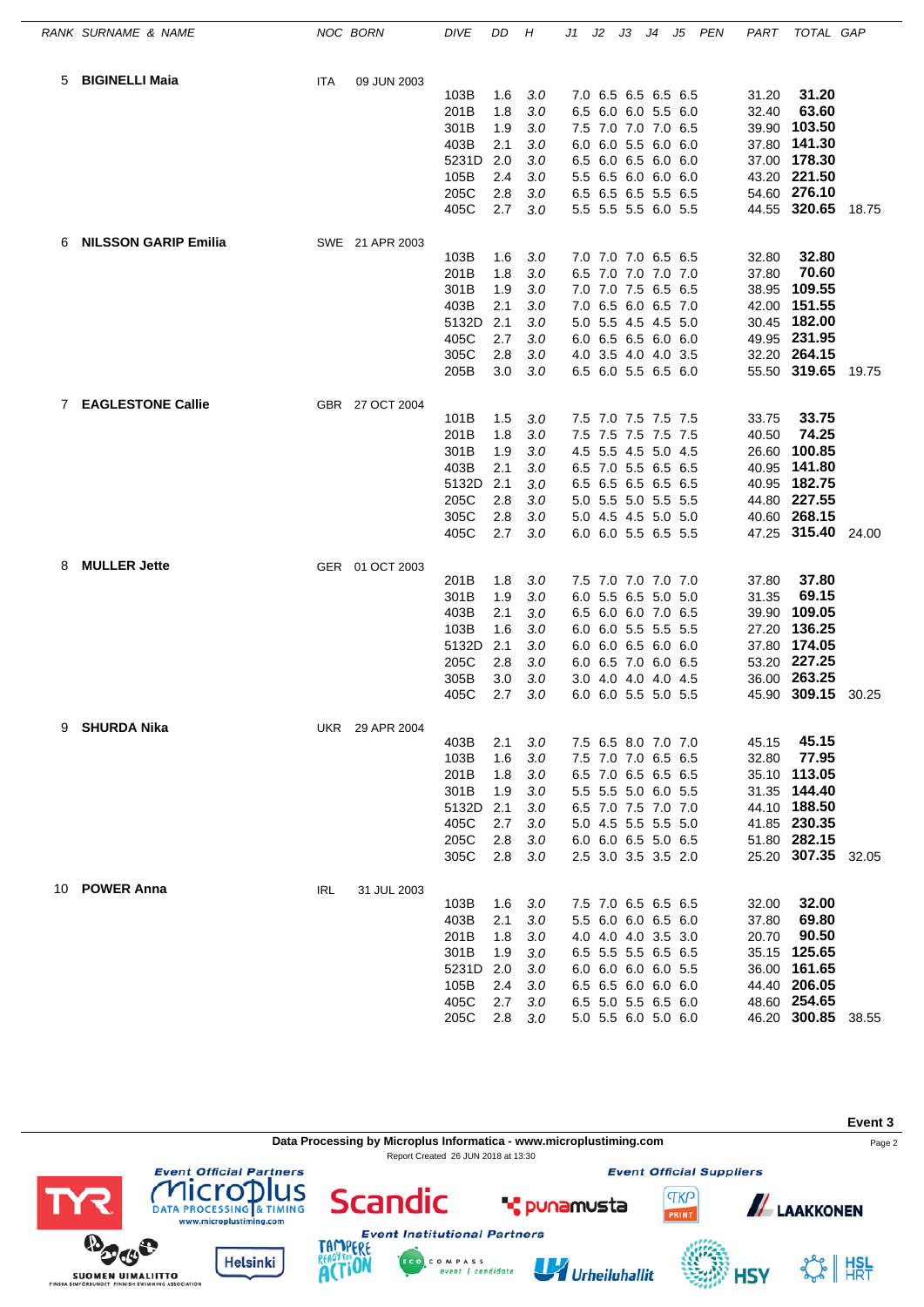|     | RANK SURNAME & NAME         |            | NOC BORN        | <b>DIVE</b> | DD  | Η   | J1 | J2 | JЗ                  | J4 | J5 PEN | PART  | TOTAL GAP          |       |
|-----|-----------------------------|------------|-----------------|-------------|-----|-----|----|----|---------------------|----|--------|-------|--------------------|-------|
| 11  | <b>MASIUK Karyna</b>        | <b>BLR</b> | 05 APR 2003     |             |     |     |    |    |                     |    |        |       |                    |       |
|     |                             |            |                 | 403B        | 2.1 | 3.0 |    |    | 7.0 6.5 6.5 6.5 6.5 |    |        | 40.95 | 40.95              |       |
|     |                             |            |                 | 103B        | 1.6 | 3.0 |    |    | 7.0 6.5 6.5 6.5 6.5 |    |        | 31.20 | 72.15              |       |
|     |                             |            |                 | 201B        | 1.8 | 3.0 |    |    | 6.0 6.0 6.5 6.5 6.0 |    |        | 33.30 | 105.45             |       |
|     |                             |            |                 | 301B        | 1.9 | 3.0 |    |    | 6.0 6.0 6.0 6.0 6.0 |    |        |       | 34.20 139.65       |       |
|     |                             |            |                 | 5132D       | 2.1 | 3.0 |    |    | 6.0 6.0 6.5 6.5 6.0 |    |        |       | 38.85 178.50       |       |
|     |                             |            |                 | 105B        | 2.4 | 3.0 |    |    | 5.5 6.0 5.0 5.0 5.0 |    |        |       | 37.20 215.70       |       |
|     |                             |            |                 | 5233D       | 2.4 | 3.0 |    |    | 6.5 6.5 7.0 6.5 6.0 |    |        |       | 46.80 262.50       |       |
|     |                             |            |                 | 305C        | 2.8 | 3.0 |    |    | 4.5 3.5 4.0 4.5 4.5 |    |        |       | 36.40 298.90 40.50 |       |
| 12  | <b>ZILLIG Josie</b>         |            | GBR 14 SEP 2003 |             |     |     |    |    |                     |    |        |       |                    |       |
|     |                             |            |                 | 103B        | 1.6 | 3.0 |    |    | 6.5 6.0 6.0 6.0 6.0 |    |        | 28.80 | 28.80              |       |
|     |                             |            |                 | 201B        | 1.8 | 3.0 |    |    | 6.0 6.5 5.5 6.0 6.0 |    |        | 32.40 | 61.20              |       |
|     |                             |            |                 | 301B        | 1.9 | 3.0 |    |    | 6.5 6.5 6.5 6.0 6.5 |    |        | 37.05 | 98.25              |       |
|     |                             |            |                 | 403B        | 2.1 | 3.0 |    |    | 6.0 6.0 6.5 5.5 6.5 |    |        | 38.85 | 137.10             |       |
|     |                             |            |                 | 5132D       | 2.1 | 3.0 |    |    | 6.5 6.5 6.5 6.5 6.0 |    |        | 40.95 | 178.05             |       |
|     |                             |            |                 | 405C        | 2.7 | 3.0 |    |    | 5.0 5.0 5.5 5.0 5.0 |    |        |       | 40.50 218.55       |       |
|     |                             |            |                 | 205C        | 2.8 | 3.0 |    |    | 5.5 5.0 5.5 5.0 5.5 |    |        |       | 44.80 263.35       |       |
|     |                             |            |                 | 305C        | 2.8 | 3.0 |    |    | 4.5 4.0 3.5 3.5 4.5 |    |        |       | 33.60 296.95 42.45 |       |
| 13. | <b>ZEBOCHIN Lucia</b>       | <b>ITA</b> | 21 JAN 2003     |             |     |     |    |    |                     |    |        |       |                    |       |
|     |                             |            |                 | 403B        | 2.1 | 3.0 |    |    | 6.5 6.0 6.5 6.5 6.5 |    |        | 40.95 | 40.95              |       |
|     |                             |            |                 | 103B        | 1.6 | 3.0 |    |    | 7.0 6.0 6.5 6.5 6.5 |    |        | 31.20 | 72.15              |       |
|     |                             |            |                 | 201B        | 1.8 | 3.0 |    |    | 6.5 6.5 7.0 6.0 6.5 |    |        | 35.10 | 107.25             |       |
|     |                             |            |                 | 301B        | 1.9 | 3.0 |    |    | 5.0 5.5 5.0 6.0 5.5 |    |        |       | 30.40 137.65       |       |
|     |                             |            |                 | 5231D       | 2.0 | 3.0 |    |    | 6.0 6.0 6.5 6.0 6.0 |    |        | 36.00 | 173.65             |       |
|     |                             |            |                 | 5233D       | 2.4 | 3.0 |    |    | 6.0 6.0 6.5 6.5 6.0 |    |        |       | 44.40 218.05       |       |
|     |                             |            |                 | 405C        | 2.7 | 3.0 |    |    | 5.5 5.0 5.5 5.0 5.5 |    |        |       | 43.20 261.25       |       |
|     |                             |            |                 | 205C        | 2.8 | 3.0 |    |    | 4.5 4.0 4.0 4.0 4.0 |    |        |       | 33.60 294.85       | 44.55 |
| 14  | <b>WOLSKA Karolina</b>      | <b>POL</b> | 06 FEB 2003     |             |     |     |    |    |                     |    |        |       |                    |       |
|     |                             |            |                 | 103B        | 1.6 | 3.0 |    |    | 6.5 6.5 7.0 6.5 6.5 |    |        | 31.20 | 31.20              |       |
|     |                             |            |                 | 201B        | 1.8 | 3.0 |    |    | 6.0 6.0 6.0 6.0 6.0 |    |        | 32.40 | 63.60              |       |
|     |                             |            |                 | 301B        | 1.9 | 3.0 |    |    | 6.0 6.0 5.5 5.0 6.0 |    |        | 33.25 | 96.85              |       |
|     |                             |            |                 | 403B        | 2.1 | 3.0 |    |    | 6.5 6.5 7.0 6.5 6.5 |    |        | 40.95 | 137.80             |       |
|     |                             |            |                 | 5132D       | 2.1 | 3.0 |    |    | 6.0 6.5 6.5 6.0 6.0 |    |        |       | 38.85 176.65       |       |
|     |                             |            |                 | 105B        | 2.4 | 3.0 |    |    | 5.5 6.0 6.0 6.0 5.5 |    |        |       | 42.00 218.65       |       |
|     |                             |            |                 | 405C        | 2.7 | 3.0 |    |    | 4.5 4.5 3.0 4.0 3.5 |    |        |       | 32.40 251.05       |       |
|     |                             |            |                 | 205C        | 2.8 | 3.0 |    |    | 5.5 5.0 5.5 5.0 5.0 |    |        |       | 43.40 294.45       | 44.95 |
| 15  | <b>KUPKA Caroline Sofie</b> |            | NOR 06 DEC 2003 |             |     |     |    |    |                     |    |        |       |                    |       |
|     |                             |            |                 | 103B        | 1.6 | 3.0 |    |    | 5.0 5.5 5.0 5.0 5.0 |    |        | 24.00 | 24.00              |       |
|     |                             |            |                 | 403B        | 2.1 | 3.0 |    |    | 6.0 6.0 6.0 6.0 6.0 |    |        | 37.80 | 61.80              |       |
|     |                             |            |                 | 201B        | 1.8 | 3.0 |    |    | 6.0 6.0 5.5 6.0 6.0 |    |        | 32.40 | 94.20              |       |
|     |                             |            |                 | 301B        | 1.9 | 3.0 |    |    | 5.5 6.0 6.0 7.0 6.0 |    |        |       | 34.20 128.40       |       |
|     |                             |            |                 | 5132D       | 2.1 | 3.0 |    |    | 6.0 6.0 6.0 5.5 6.0 |    |        |       | 37.80 166.20       |       |
|     |                             |            |                 | 205C        | 2.8 | 3.0 |    |    | 5.0 6.0 5.5 6.0 5.5 |    |        |       | 47.60 213.80       |       |
|     |                             |            |                 | 305C        | 2.8 | 3.0 |    |    | 3.5 4.0 4.0 4.5 3.5 |    |        |       | 32.20 246.00       |       |
|     |                             |            |                 | 405C        | 2.7 | 3.0 |    |    | 5.0 5.0 4.5 5.5 4.5 |    |        |       | 39.15 285.15 54.25 |       |
|     | 16 BOROVIK Aleksandra       | <b>BLR</b> | 29 JUL 2003     |             |     |     |    |    |                     |    |        |       |                    |       |
|     |                             |            |                 | 103B        | 1.6 | 3.0 |    |    | 6.5 6.5 6.5 6.5 6.5 |    |        | 31.20 | 31.20              |       |
|     |                             |            |                 | 201B        | 1.8 | 3.0 |    |    | 7.0 7.0 6.5 6.0 6.0 |    |        | 35.10 | 66.30              |       |
|     |                             |            |                 | 301B        | 1.9 | 3.0 |    |    | 5.5 5.5 6.0 6.0 5.5 |    |        | 32.30 | 98.60              |       |
|     |                             |            |                 | 403B        | 2.1 | 3.0 |    |    | 6.5 6.0 5.5 6.0 5.5 |    |        |       | 36.75 135.35       |       |
|     |                             |            |                 | 5231D       | 2.0 | 3.0 |    |    | 6.5 6.5 6.0 6.0 6.0 |    |        |       | 37.00 172.35       |       |
|     |                             |            |                 | 105B        | 2.4 | 3.0 |    |    | 6.0 6.0 5.5 5.5 5.5 |    |        |       | 40.80 213.15       |       |
|     |                             |            |                 | 205C        | 2.8 | 3.0 |    |    | 5.0 5.0 4.0 4.0 5.0 |    |        |       | 39.20 252.35       |       |
|     |                             |            |                 | 405C        | 2.7 | 3.0 |    |    | 4.5 4.0 3.0 4.5 3.0 |    |        |       | 31.05 283.40 56.00 |       |



C O M P A S S<br>event | candidate

Urheiluhallit

ERE

**ACTION** 

**Helsinki** 

**SUOMEN UIMALIITTO** 

SS HISL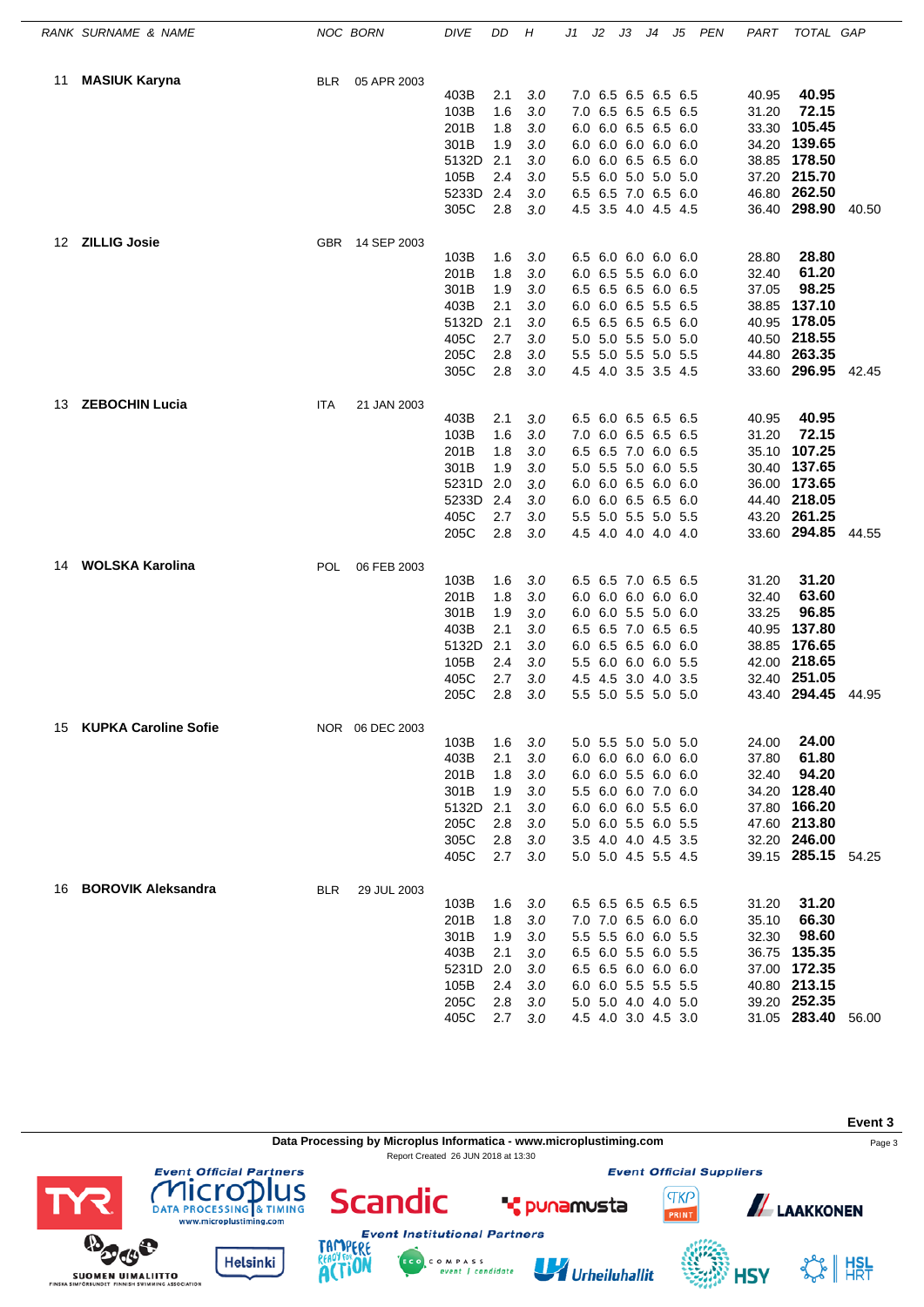|    | RANK SURNAME & NAME       |            | NOC BORN        | <b>DIVE</b>  | DD         | Н          | J1 | J2 | JЗ                                         | J4 | J5 PEN | PART           | TOTAL GAP          |       |
|----|---------------------------|------------|-----------------|--------------|------------|------------|----|----|--------------------------------------------|----|--------|----------------|--------------------|-------|
| 17 | <b>NILSSON Matilda</b>    |            | SWE 15 MAR 2004 |              |            |            |    |    |                                            |    |        |                |                    |       |
|    |                           |            |                 | 103B         | 1.6        | 3.0        |    |    | 7.0 7.0 7.0 7.0 7.0                        |    |        | 33.60          | 33.60              |       |
|    |                           |            |                 | 201B         | 1.8        | 3.0        |    |    | 6.0 7.0 6.0 6.5 6.5                        |    |        | 34.20          | 67.80              |       |
|    |                           |            |                 | 301B         | 1.9        | 3.0        |    |    | 6.0 6.0 5.5 6.0 5.5                        |    |        | 33.25          | 101.05             |       |
|    |                           |            |                 | 403B         | 2.1        | 3.0        |    |    | 6.5 6.5 6.0 6.0 6.0                        |    |        |                | 38.85 139.90       |       |
|    |                           |            |                 | 5231D 2.0    |            | 3.0        |    |    | 4.5 5.5 4.5 4.5 5.0                        |    |        |                | 28.00 167.90       |       |
|    |                           |            |                 | 5233D        | 2.4        | 3.0        |    |    | 6.0 5.5 6.0 5.5 5.5                        |    |        |                | 40.80 208.70       |       |
|    |                           |            |                 | 405C         | 2.7        | 3.0        |    |    | 4.0 4.0 3.0 4.5 3.5                        |    |        |                | 31.05 239.75       |       |
|    |                           |            |                 | 105B         | 2.4        | 3.0        |    |    | 6.0 6.0 5.5 6.5 6.0                        |    |        |                | 43.20 282.95       | 56.45 |
| 18 | <b>ARNAUTOVA Anna</b>     | UKR        | 01 JUN 2004     |              |            |            |    |    |                                            |    |        |                |                    |       |
|    |                           |            |                 | 103B         | 1.6        | 3.0        |    |    | 7.0 6.0 7.0 7.0 6.5                        |    |        | 32.80          | 32.80              |       |
|    |                           |            |                 | 403B         | 2.1        | 3.0        |    |    | 6.0 6.5 6.0 6.0 6.0                        |    |        | 37.80          | 70.60              |       |
|    |                           |            |                 | 201B         | 1.8        | 3.0        |    |    | 6.5 6.5 6.5 6.0 6.0                        |    |        | 34.20          | 104.80             |       |
|    |                           |            |                 | 301B         | 1.9        | 3.0        |    |    | 6.0 6.0 6.0 6.0 5.5                        |    |        | 34.20          | 139.00             |       |
|    |                           |            |                 | 5132D        | 2.1        | 3.0        |    |    | 5.5 5.5 6.0 6.0 5.5                        |    |        | 35.70          | 174.70             |       |
|    |                           |            |                 | 405C         | 2.7        | 3.0        |    |    | 5.5 5.0 5.0 6.0 5.0                        |    |        |                | 41.85 216.55       |       |
|    |                           |            |                 | 205C         | 2.8        | 3.0        |    |    | 3.5 4.0 3.5 3.5 4.0                        |    |        |                | 30.80 247.35       |       |
|    |                           |            |                 | 305C         | 2.8        | 3.0        |    |    | 4.0 3.5 4.0 3.0 4.0                        |    |        |                | 32.20 279.55 59.85 |       |
| 19 | <b>GABINO Lucia</b>       | ESP        | 13 OCT 2003     |              |            |            |    |    |                                            |    |        |                |                    |       |
|    |                           |            |                 | 403B         | 2.1        | 3.0        |    |    | 6.0 5.5 6.0 6.0 6.5                        |    |        | 37.80          | 37.80<br>66.60     |       |
|    |                           |            |                 | 103B         | 1.6        | 3.0<br>3.0 |    |    | 6.0 6.0 6.0 6.0 5.5<br>6.5 6.0 6.0 6.0 6.0 |    |        | 28.80          | 99.00              |       |
|    |                           |            |                 | 201B<br>301B | 1.8<br>1.9 | 3.0        |    |    | 5.5 5.5 5.5 6.0 6.0                        |    |        | 32.40<br>32.30 | 131.30             |       |
|    |                           |            |                 | 5132D        | 2.1        | 3.0        |    |    | 5.5 6.0 5.0 5.5 5.0                        |    |        | 33.60          | 164.90             |       |
|    |                           |            |                 | 405C         | 2.7        | 3.0        |    |    | 5.0 5.0 4.5 4.5 4.0                        |    |        |                | 37.80 202.70       |       |
|    |                           |            |                 | 205C         | 2.8        | 3.0        |    |    | 4.5 4.0 4.5 5.5 4.5                        |    |        |                | 37.80 240.50       |       |
|    |                           |            |                 | 105B         | 2.4        | 3.0        |    |    | 5.5 6.0 5.0 5.5 5.0                        |    |        |                | 38.40 278.90       | 60.50 |
| 20 | <b>PUTERLA Aleksandra</b> | <b>POL</b> | 24 FEB 2003     |              |            |            |    |    |                                            |    |        |                |                    |       |
|    |                           |            |                 | 103B         | 1.6        | 3.0        |    |    | 6.0 6.5 6.0 5.5 5.5                        |    |        | 28.00          | 28.00              |       |
|    |                           |            |                 | 201B         | 1.8        | 3.0        |    |    | 6.5 6.5 7.0 5.5 6.0                        |    |        | 34.20          | 62.20              |       |
|    |                           |            |                 | 301B         | 1.9        | 3.0        |    |    | 5.0 4.5 4.5 5.0 4.5                        |    |        | 26.60          | 88.80              |       |
|    |                           |            |                 | 403B         | 2.1        | 3.0        |    |    | 6.0 6.0 6.0 5.5 5.5                        |    |        | 36.75          | 125.55             |       |
|    |                           |            |                 | 5132D        | 2.1        | 3.0        |    |    | 5.5 5.5 5.0 5.0 5.0                        |    |        |                | 32.55 158.10       |       |
|    |                           |            |                 | 105B         | 2.4        | 3.0        |    |    | 6.5 7.0 6.5 6.5 6.0                        |    |        |                | 46.80 204.90       |       |
|    |                           |            |                 | 405C         | 2.7        | 3.0        |    |    | 4.5 4.5 5.0 5.0 5.0                        |    |        |                | 39.15 244.05       |       |
|    |                           |            |                 | 205C         | 2.8        | 3.0        |    |    | 4.0 4.0 3.0 3.0 3.5                        |    |        |                | 29.40 273.45       | 65.95 |
| 21 | <b>PAVLEKOVIC Tessa</b>   |            | CRO 11 MAR 2003 |              |            |            |    |    |                                            |    |        |                |                    |       |
|    |                           |            |                 | 103B         | 1.6        | 3.0        |    |    | 6.0 5.5 5.5 6.0 5.5                        |    |        | 27.20          | 27.20              |       |
|    |                           |            |                 | 403B         | 2.1        | 3.0        |    |    | 6.0 6.0 6.5 6.0 6.0                        |    |        | 37.80          | 65.00              |       |
|    |                           |            |                 | 201B         | 1.8        | 3.0        |    |    | 6.0 5.5 6.0 6.0 5.5                        |    |        | 31.50          | 96.50              |       |
|    |                           |            |                 | 301B         | 1.9        | 3.0        |    |    | 4.5 4.0 4.5 3.5 4.5                        |    |        |                | 24.70 121.20       |       |
|    |                           |            |                 | 5132D        | 2.1        | 3.0        |    |    | 5.0 4.5 5.0 5.0 4.5                        |    |        |                | 30.45 151.65       |       |
|    |                           |            |                 | 105B         | 2.4        | 3.0        |    |    | 5.0 5.5 5.0 5.5 5.5                        |    |        |                | 38.40 190.05       |       |
|    |                           |            |                 | 405C         | 2.7        | 3.0        |    |    | 5.0 5.0 4.5 5.0 5.0                        |    |        |                | 40.50 230.55       |       |
|    |                           |            |                 | 205C         | 2.8        | 3.0        |    |    | 2.5 4.0 3.5 3.0 3.0                        |    |        |                | 26.60 257.15 82.25 |       |
|    | 22 CSORI Dorka            |            | HUN 13 FEB 2003 |              |            |            |    |    |                                            |    |        |                |                    |       |
|    |                           |            |                 | 103B         | 1.6        | 3.0        |    |    | 6.5 6.0 6.0 5.5 5.5                        |    |        | 28.00          | 28.00              |       |
|    |                           |            |                 | 403B         | 2.1        | 3.0        |    |    | 5.5 4.5 5.0 5.5 5.5                        |    |        | 33.60          | 61.60              |       |
|    |                           |            |                 | 201B         | 1.8        | 3.0        |    |    | 6.5 6.0 6.0 6.5 6.5                        |    |        | 34.20          | 95.80              |       |
|    |                           |            |                 | 301B         | 1.9        | 3.0        |    |    | 5.0 5.0 5.0 5.0 5.5                        |    |        |                | 28.50 124.30       |       |
|    |                           |            |                 | 5231D 2.0    |            | 3.0        |    |    | 6.5 6.0 5.5 5.5 4.5                        |    |        |                | 34.00 158.30       |       |
|    |                           |            |                 | 5233D        | 2.4        | 3.0        |    |    | 5.5 5.0 5.5 5.5 5.5                        |    |        |                | 39.60 197.90       |       |
|    |                           |            |                 | 105B         | 2.4        | 3.0        |    |    | 4.0 3.5 3.0 3.5 4.5                        |    |        |                | 26.40 224.30       |       |
|    |                           |            |                 | 405C         | 2.7        | 3.0        |    |    | 3.5 3.5 2.5 3.5 3.0                        |    |        |                | 27.00 251.30 88.10 |       |



C O M P A S S<br>event | candidate

Urheiluhallit

ERE

**ACTION** 

**Helsinki** 

**SUOMEN UIMALIITTO** 

SS HISL